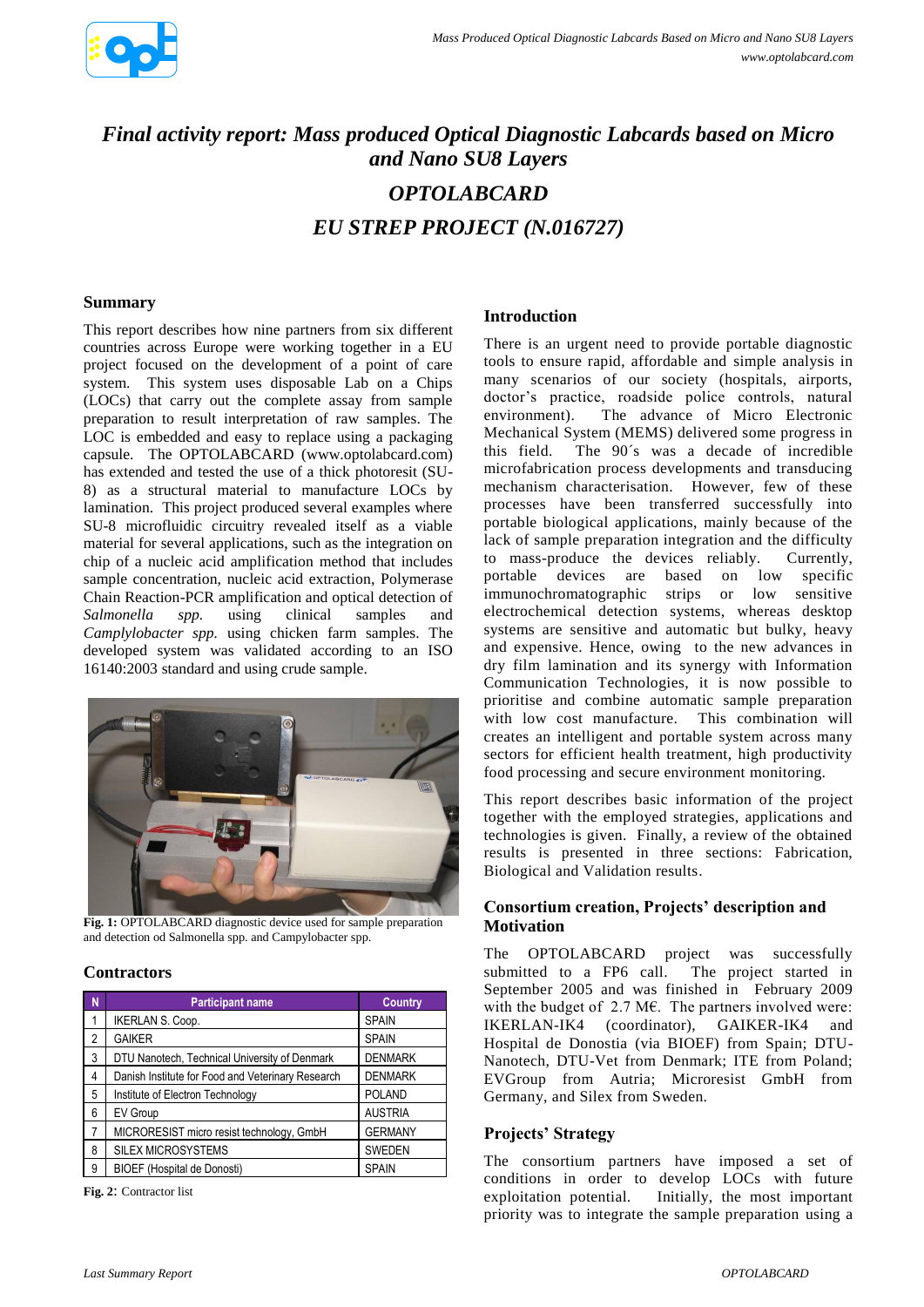

low cost Labonachip. The wafer strategy is valid for microelectronics where chips are small in comparison with LOCs, and not disposable. Therefore, a compromise had to be found between performance and cost. This is achieved by providing a set of convergence rules between the life sciences and the micro-nano technology. The applied convergence is described in the following sections.

## **Applications**

The OPTOLABCARD project was focused on the development of a LOC that has two applications: detection of *Salmonella spp.* in human clinical samples and detection of *Campylobacter spp.* in broiler chicken production.

## **Fabrication and Microfluidic results**

The OPTOLABCARD project delivered a methodology to fabricate and package a wide variety of LOCs made of a negative tone photoresist. This fabrication technology allows research laboratories to produce microfluidic channels on top of any biosensors fabricated on wafers within two days, offering an excellent tool for LOC prototyping production. Moreover, the 100% fabrication yield together with its lamination compatibility corroborates that this technique has a potential for future mass-production, guarantying low-cost and high reproducibility. The following sections will summarise some of the achieved results.

#### **Methodology to fabricate LOCs**

M. Agirregabiria *et al*. developed a method to integrate 3D microfluidic networks with biosensors to manufacture  $LOG<sup>1</sup>$ . Basically, the method consists of repeating the following steps: (i) photolithography of two negative photoresist layers to pattern the microchannels on a wafer, and the sealing cover on a polyimide film (i.e. Kapton), (ii) bonding of the two photoresist layers together, and (iii) a final releasing step of the polyimide film. The first photoresist process can be carried out on a silicon, pre-processed silicon, polymeric or glass wafer. After these three steps, more SU-8 layers on polyimide films can be prepared, bonded and released, yielding 3D multilayered SU-8 stacks. The estimated manufacturing cost of SU-8 microfluidic circuitry on top of a biosensor with integrated platinium electrodes would be aproximately  $2\epsilon/cm^2$ .

<span id="page-1-1"></span>This manufacturing process can be modified by substituting the rigid bottom wafer with another SU-8 coated polyimide films. This new process will create an SU-8-only device, since both top and bottom substrates are released at the end of the process from the polyimide films (See Figure 5). Detailed information about this process can be found elsewhere  $3$ . Using this tecnique, the manufacturing cost decreases dramatically to 0[.](#page-1-0)07€/cm<sup>2</sup> whereas the wafer approach is  $2 \text{ } \in / \text{cm}^2$ .<sup>2</sup>



**Fig. 3** Scheme of the fabrication process for the manufacture of SU-8 only devices. Both the micro channels and the cover layers are fabricated using a polyimide film as a substrate.

#### **Packaging of LOCs**

Since the LOCs should be disposable, it is essential to use a package which allows an easy replacement of the used LOCs. This package or capsule must include the proper fluidic, electrical and optical connections to the macro world without the need of adhesives or wirebonding. The multilayer approach LOC fabrication simplifies the packaging. All layers are photopatternable, therefore, the inlet and the outlet of the microchannels are kept in contact with the outside world (see Fig. 4). This fact avoids slow drilling or etching steps to the cover, radically simplifying the packaging. Hence, a plastic capsule with external flexible tubes and a low cost O-ring per reservoir are enough to insert liquids into channels, as can be seen in Fig. 4.

<span id="page-1-0"></span>

**Fig. 4** Pictures of the packaging and the PCR chip where sample concentration and PCR takes place. This package allows an easy replacement of the LOCs since there is not glue or wire bonding. Below, you can find one of the biolical results.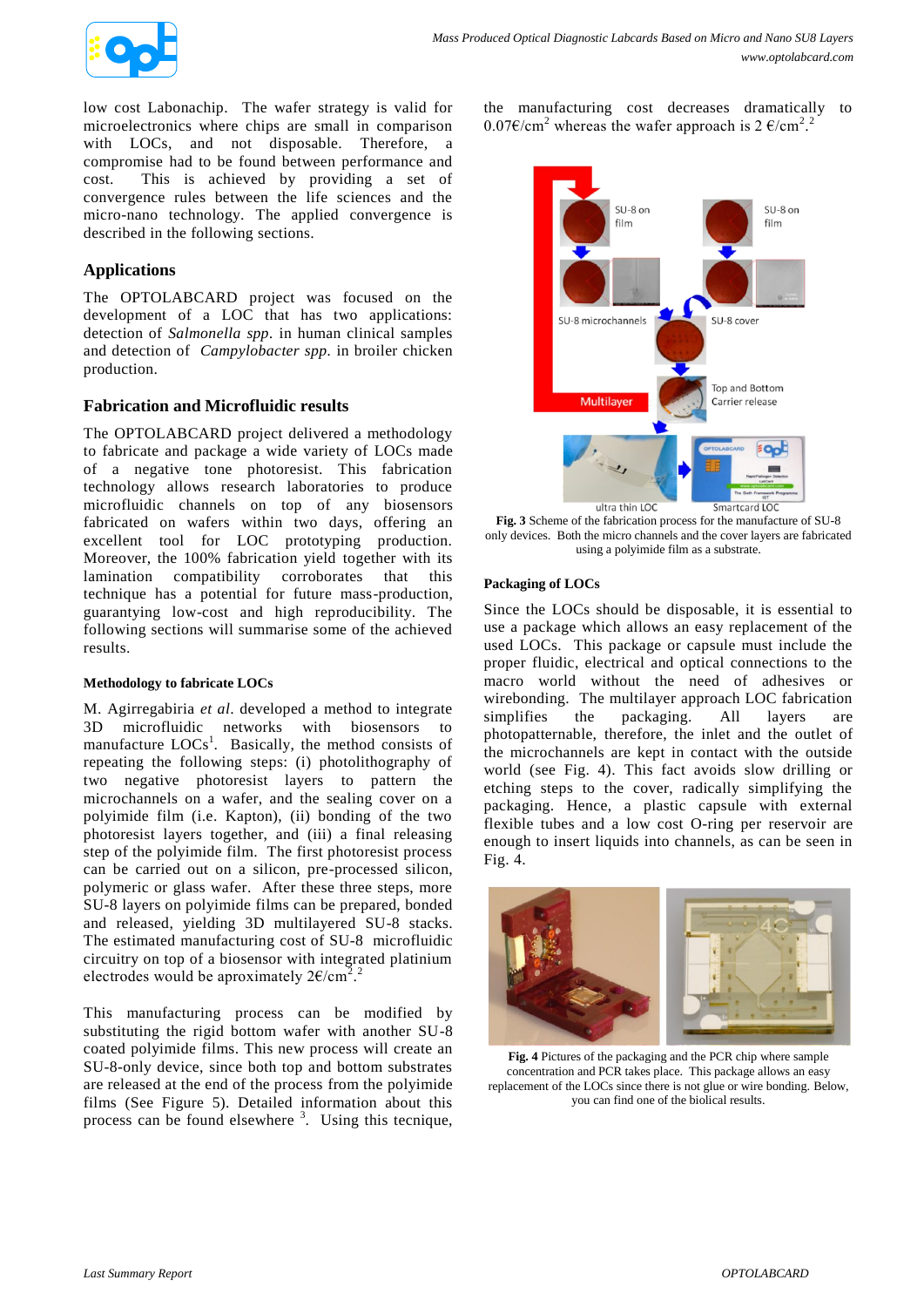



Fig. 5Manufacturing cost of a LOC of 1 cm<sup>2</sup> versus production and working shifts. The cost is dramatically reduced if the bottom rigid wafer is substituted by another dry SU-8 layer on a flexible substrate.

#### **Integrated SU8 Labonachip examples**

This fabrication concept created several fabrication versions to be applied in different applications. Many of them made use of this fabrication to monolithically integrate SU-8 microfluidic circuitry on top of biosensors or, in other cases, to create different SU-8 microfluidic circuits on top of wafers. For example, an SU-8 microchannel was integrated on top of a Mach Zendher interferometer fabricated in silicon<sup>4</sup>. A SDS-CGE chip was succesfully tested to separate proteins on a glass wafer<sup>5</sup> and on polymethylmethacrylate (PMMA) wafer<sup>6</sup>. A flow sensor has been designed and fabricated<sup>7</sup>. SU-8 free-standing structures embedded in microchannels for valves and pumps have been designed<sup>8</sup> and fabricated<sup>9,10</sup>. A SU-8 microfluidic circuitry was monolithically integrated on top of a magnetoresistive immunosensor<sup>11</sup> to detect *Escherichia coli O157:H7*. A SU-8 LOC performed the purification and concentration of 1mL of raw sample plus to a final volume of 2.6 $\mu$ L for Real Time PCR<sup>12</sup> (see Fig. 5.). The concentration method was characterised obtaining a 90% bead capturing efficiency at a realistic flowrate  $(1 mL/min)^{13,14,2215}$ . PCR reagents were also freezedried within this PCR chip<sup>16</sup>. Other devices were developed using the mentioned alternative method, where the rigid substrate is substituted by another flexible film  $\frac{3}{2}$ [.](#page-1-1) This technique was used to fabricate SU-8 microfluidic chip[s](#page-1-0)<sup>2</sup> and microneedles for drug delivery in  $ex$  vivo neural tissue<sup>17</sup> and for ischemia monitoring in a rat kidney<sup>18</sup>.

## **Biological results**

In order to get specific and rapid pathogen detection, it is crucial to reduce the processing time and the number of steps of sample pre-treatment. An important application of microfluidic systems is the ability to efficiently process crude biological samples and subsequently perform the required analytical assays

"on-chip", as practical applications are demanding. The integration of sample pretreatment such as target bacteria concentration and specific detection by PCR into microfluidic devices need to be solved in LOC devices to enable a fully automated operation.

A SU-8 LOC has confirmed to be very appropriate for the fully integrated analysis system. A complete sample preparation plus qPCR-based assay for specific pathogen detection in crude biological samples, able to elude/avoid the effect of inhibitory compounds, has been proved. A model system for presence of *Salmonella*<sup>xxii</sup> and *Campylobacter* in stool and broiler chicken samples, respectively, has been used (Figure 4). Procedure for sample collection consists in target concentration using magnetic beads and real-time PCR for specific bacteria detection. All experimental steps, from sample preparation to qPCR detection, are carried out on a SU-8 microdevice based on a single 2.6 µl chamber.

#### **Methodology for sample preparation on chip**

The technique for clinical application is described in the following figure. Sample (a swab from stool samples or virus transport medium from nasopharyngeal samples) was transferred to lysis buffer and left to lyse the bacteria or virus. Next, resuspended magnetic beads were added to capture extracted nucleic acids. Sample containing beads was inserted in the packaged SU-8 microdevice using a syringe. The magnetic field, created by magnets placed under and above the device, captured the complex beads-(nucleic acid) while the liquid flowed away along the chamber. Subsequently, qPCR or RT-qPCR mastermix was inserted, the inlet/outlet were sealed, magnets were carried off and amplification was performed. The whole protocol takes about 30 and 75 minutes for stool and nasopharyngeal samples, respectively, including sample purification and amplification.  $[19]$ .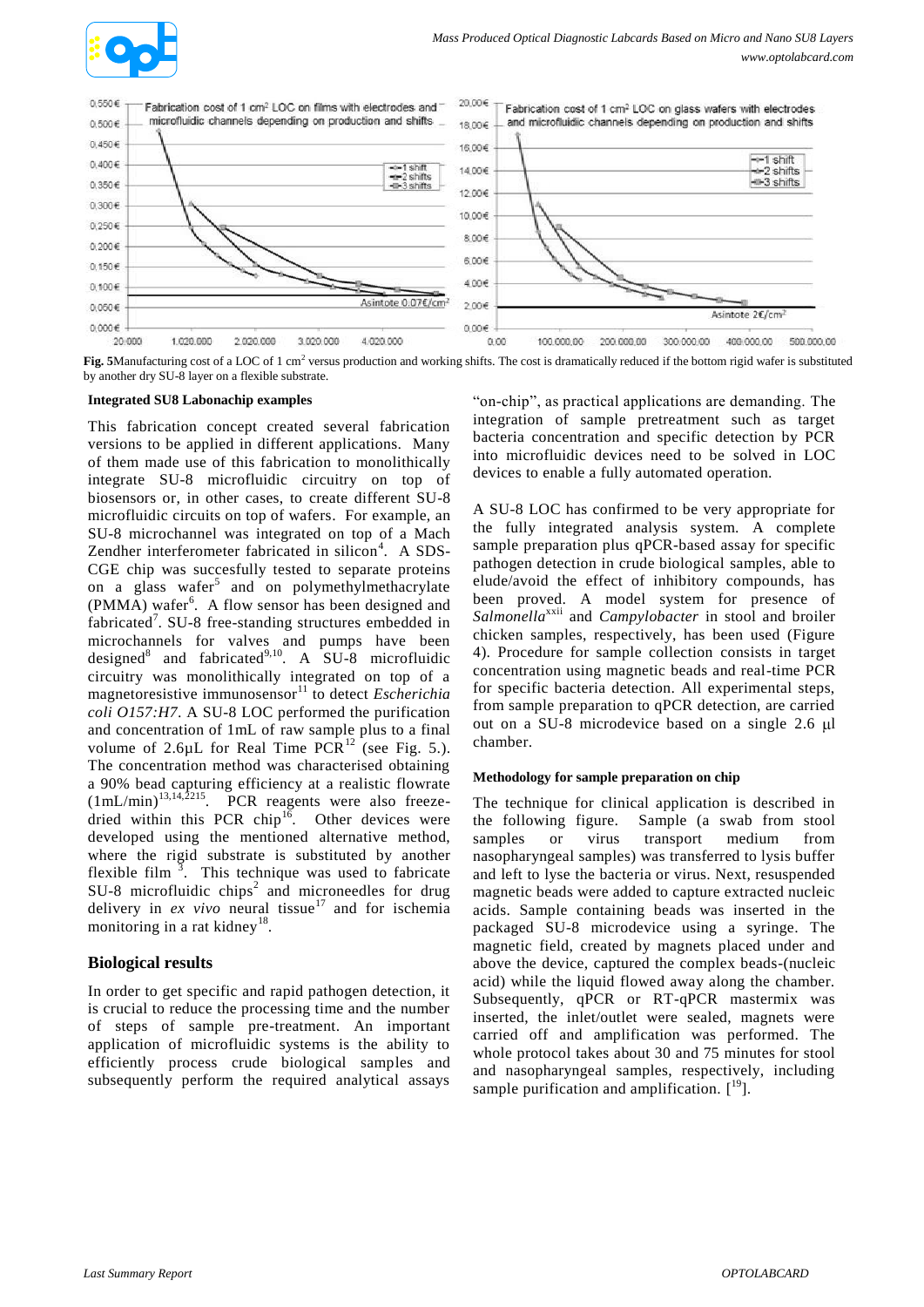

## Sample extraction and Nucleic acid amplification



**Fig. 6:** Schematic representation of the sample extraction and nucleic acid amplification.<sup>20</sup>

## **Validation results**

To characterize in terms of specificity, sensitivity and accuracy, the performance of the whole system for the diagnosis of Salmonella spp. and Campylobacter spp. detection the results were evaluated under EN ISO 16140:2003 standard against the "reference" methods. According to this standard some parameters were defined: (i) Relative accuracy, (ii) Relative sensitivity and (iii) Relative specificity.

#### **Prevalidation for Salmonella** *spp***. sample preparation and PCR**

27 clinical samples were analysed using the microdevice under procedure described previously, with the aim of identifying *Salmonella spp* [7]. The real samples had been previously diagnosed by Hospital Donostia, reference method ,to establish Salmonella spp. load and to compare the results with the microdevice ones.

| End point PCR product from reference<br>and micro device methods | <b>Salmonella</b><br>spp |
|------------------------------------------------------------------|--------------------------|
| Relative accuracy                                                | 95.6%                    |
| <b>Relative sensitivity</b>                                      | 95.6%                    |
| <b>Relative specificity</b>                                      | 100 $%$                  |

Fig.7 Result comparison between reference method and the microdevice for *Salmonella spp*. detection out of 27 clinical samples.

#### **Prevalidation for Campylobacter** *spp.* **sample preparation and PCR**

Of 48 farm sample tested, 36 were cloacal swabs samples collected from chickens at slaughter; 4 were socks samples and 8 were packed chicken from supermarkets. For more details see [8]. Next table presents the results of microdevice PCR detection compared to on tube conventional PCR. All the 4 sock samples were positive in both methods, while all 8 packed chickens are negative in both methods. In this

case, samples were analysed using the detection system mentioned in figure 3.

| point PCR product from<br><b>End</b><br>reference and micro device methods | <b>Campylobacter</b><br>spp. |
|----------------------------------------------------------------------------|------------------------------|
| <b>Relative accuracy</b>                                                   | 95.8%                        |
| <b>Relative sensitivity</b>                                                | 94.7%                        |
| <b>Relative specificity</b>                                                | 100 $%$                      |

**Fig.8** Result comparison between reference method and the microdevice for *Campylobacter spp*. detection out of 48 chicken samples.

#### **Spin off company**

As a result of sound achievements of this project, a company namely microLIQUID<sup>21</sup> was created. This new company provides a set of standard LOCs together with customised fluidic solutions, based on the fabrication principles obtained through the OPTOLABCARD work.

## **Conclusions**

The OPTOLABCARD device was validated and compare with a reference method for the diagnosis of *Salmonella spp*. in 27 clinical samples (human samples supplied by Hospital de Donostia) and *Campylobacter spp.* in 48 real samples (chicken cloacal swabs, socks and packed chicken) supplied by farmers and supermarkets. These analyses have studied the relative sensitivity, specificity and accuracy of the developed system and they have performed on the basis of EN ISO 16140.

All these data tohether with its portabibility confirm the good performance of the device developed when real samples are assayed, making it very suitable and appropriated for further pre-industrialization projects and to be used in other applications with real samples.

## **Patents**

Apart from the 45 conferences, 8 fairs, 21 scientific articles and 20 new, an extensive work has been carried out in order to obtain a patent portfolio. The following table compiles the obtained patents and ideas.

| <b>OWNER</b>   | ID | <b>PATENT OR INTELECTUAL PROPERTY</b>                   |  |
|----------------|----|---------------------------------------------------------|--|
| <b>IKERLAN</b> | 1  | Procedure for the fab. of ufluidic polimeric structures |  |
|                | 2  | Flexible Microfluidic MicroNanoDevices                  |  |
|                | 3  | Micro-Nanofluidic control devices                       |  |
|                | 4  | New active valves based on flexible membranes and SU8   |  |
| <b>GAIKER-</b> | 5  | Method and device to detect genetic material by         |  |
| <b>IKERLAN</b> |    | amplification                                           |  |
| <b>EVG</b>     | 6  | Megasonic developer bath                                |  |
| <b>Mrt</b>     | 7  | Wavequiding material                                    |  |
| <b>VET</b>     | 8  | Freeze dried reagents                                   |  |
| <b>ITE</b>     | 9  | Optics external integration                             |  |

## **Future Work**

Confidential exploitation actions are being launched and carried out to exploit the diagnostic results. On the